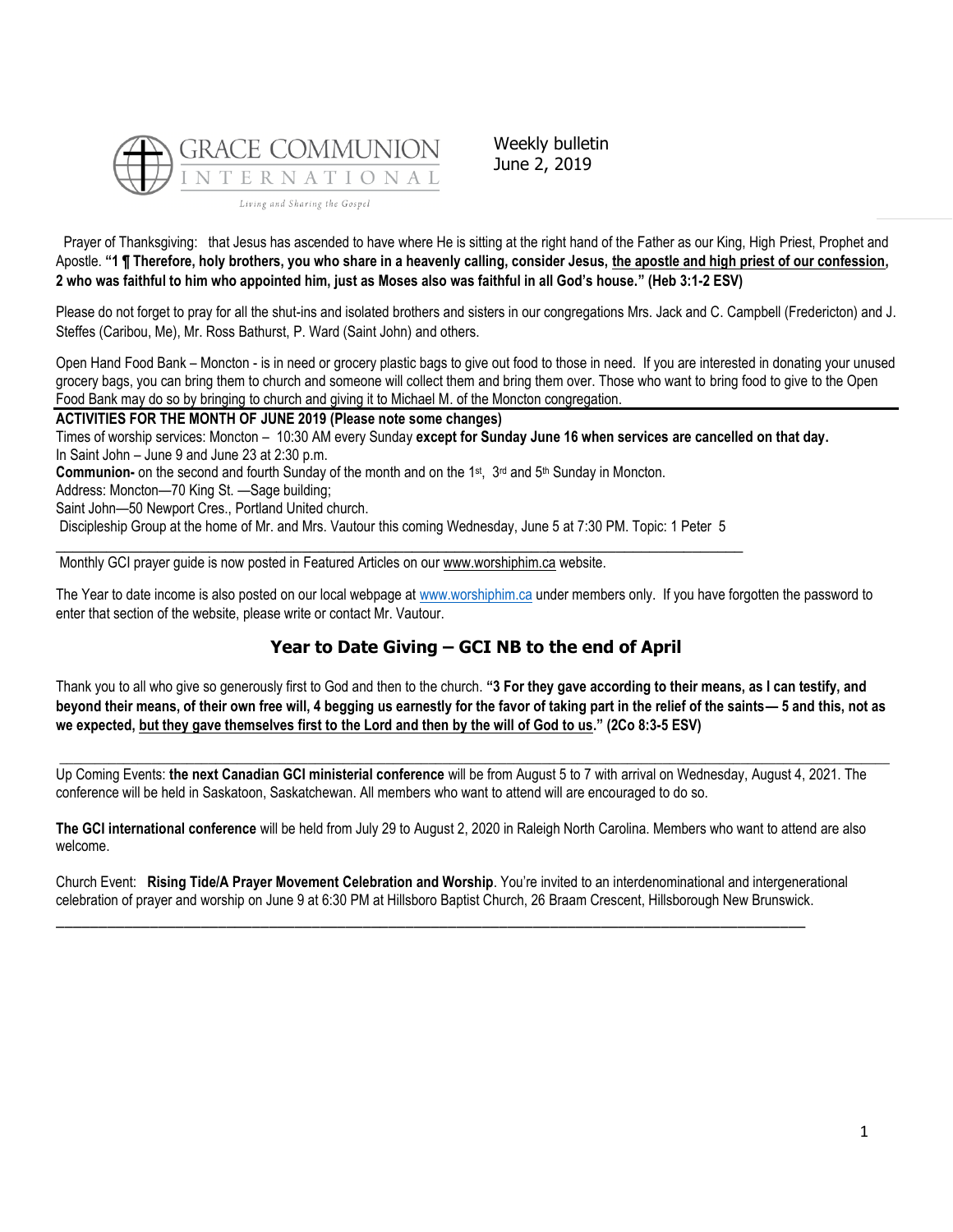# **Celebrate Church**

Greg and Susan [Williams](https://update.gci.org/wp-content/uploads/2019/04/Williams-Greg-Susan-D17_3684.jpg) 



Dear GCI Family and Friends,

I recently had the opportunity to visit a church in the Carolinas and give the sermon. The main passage in the Revised Common Lectionary for that day was in Luke 15. This chapter has three stories about lost things.

Whether Jesus was talking about a lost sheep, a lost coin, or a lost son, he masterfully wove these stories together with the theme of rejoicing and celebrating by throwing a party. After finding the lost sheep the Shepherd says:

*And when he comes home, he calls together his friends and neighbors, saying to them, "Rejoice with me, for I have found my sheep that was lost" ([Luke 15:6 ESV\)](https://biblia.com/bible/esv/Luke%2015.6).*

After the woman finds her lost coin, she follows the same pattern: *When she has found it, she calls together her friends and neighbors, saying, "Rejoice with me, for I have found the coin that I had lost" [\(Luke 15:9 ESV\)](https://biblia.com/bible/esv/Luke%2015.9).*



And it's even a bigger deal when the prodigal returns home:

*But the father said to his servants, "Quickly, bring out a robe—the best one and put it on him; put a ring on his finger and sandals on his feet. And get the fatted calf and kill it and let us eat and celebrate; for this son of mine was dead and is alive again; he was lost and is found!" And they began to celebrate ([Luke 15:22-24 ESV\)](https://biblia.com/bible/esv/Luke%2015.22-24).* The object of celebration in these stories is abundantly clear—the joy of a rescued sinner whose heart is turned toward his or her heavenly Father. And the earthly.

celebration is augmented by the party that is happening in heaven of the angels before the presence of Father, Son and Spirit. This is a good place to pause with wonder. When a person comes to their senses and understands their belonging as a son or daughter to the divine Father, that they are already loved and accepted in Jesus, and they take hold of this reality, the only response is to celebrate and throw a partyIn 2019, the regional gatherings in the U.S. are being called Regional Celebrations. Though the past conferences have been good and informative, we want to go beyond conferring and sharing information; we want to join together in a spirit of joy and to have a festive spirit of a God-honoring party.

As believers, we have more to celebrate than any other people on earth. The sense of rejoicing over our salvation, over the relationships we share in the community of the church, and over our enduring focus is that we anticipate the hope of the lost sinner being rescued and participating in the party that happens on earth and in heaven.

A Healthy Church is a church that regularly celebrates and throws parties over people who were lost but now are found. Let's continue to celebrate the Good News.

Party on, Church! Greg Williams GCI President

# **Old Testament Laws: Paul and the Sabbath** (chapter in SCT)

 $\_$  ,  $\_$  ,  $\_$  ,  $\_$  ,  $\_$  ,  $\_$  ,  $\_$  ,  $\_$  ,  $\_$  ,  $\_$  ,  $\_$  ,  $\_$  ,  $\_$  ,  $\_$  ,  $\_$  ,  $\_$  ,  $\_$  ,  $\_$  ,  $\_$  ,  $\_$  ,  $\_$  ,  $\_$  ,  $\_$  ,  $\_$  ,  $\_$  ,  $\_$  ,  $\_$  ,  $\_$  ,  $\_$  ,  $\_$  ,  $\_$  ,  $\_$  ,  $\_$  ,  $\_$  ,  $\_$  ,  $\_$  ,  $\_$  ,

From (https://archive.gci.org/articles/paul-and-the-sabbath-2/)

In all of Paul's epistles, the word "Sabbath" is used only once. Perhaps this should tell us something — at the least, that the Sabbath was not a major part of his message. He was not having to answer lots of questions about it. He was not telling slaves what to do about it; he was not instructing anyone in how to keep it right. He was simply letting stand the typical Jewish understanding of the Sabbath — that it was given to the Israelites and was not required for Gentiles. The reason he could say so little about it, is because neither Jews nor Gentiles thought it applied to Gentiles. Here is what he did say about the Sabbath:

**Therefore do not let anyone judge you by what you eat or drink, or with regard to a religious festival, a New Moon celebration or a Sabbath day. These are a shadow of the things that were to come; the reality, however, is found in Christ. [\(Col.](https://biblia.com/bible/niv/Col.%202.16-17)  [2:16-17\)](https://biblia.com/bible/niv/Col.%202.16-17)**

## **The larger context**

Paul begins his analysis of the Sabbath with a "therefore." There is a logical connection between what he has said before, and the conclusion he gives in verses 16-17. This should alert us to back up and examine the context. Let's start in **[Col. 2:1,](https://biblia.com/bible/niv/Col.%202.1)** where Paul explains his concern for the church:

**I want you to know how much I am struggling for you and for those at Laodicea, and for all who have not met me personally. My purpose is that they may be encouraged in heart and united in love, so that they may have the full riches of complete understanding, in order that they may know the mystery of God, namely, Christ, in whom are hidden all the treasures of wisdom and knowledge. [\(Col. 2:1-3\)](https://biblia.com/bible/niv/Col.%202.1-3).**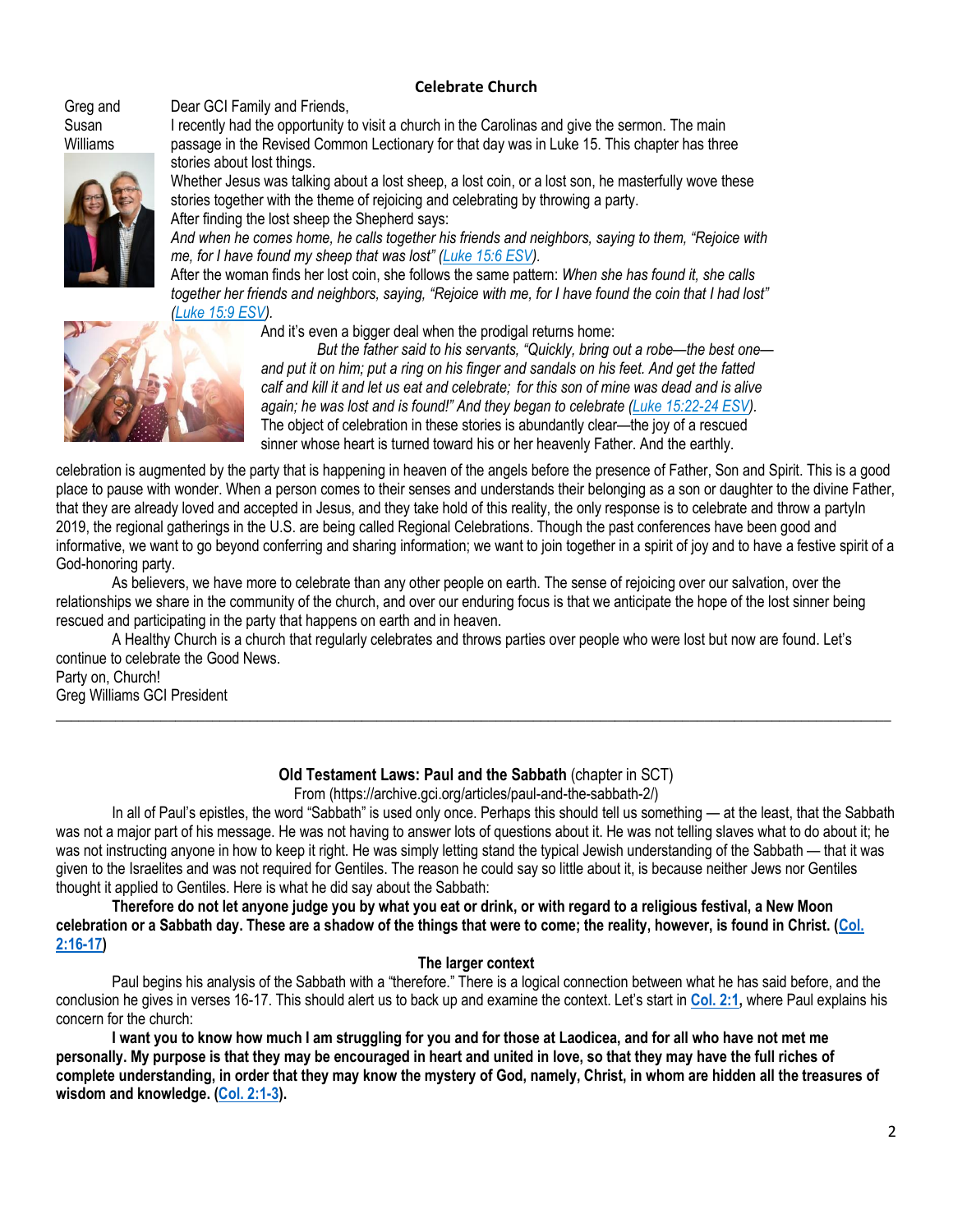Apparently the Colossian Christians wanted to understand mysteries, to have wisdom and knowledge — but they were so eager to have *special* teachings that they were listening to *false* teachings. But Paul's sufferings and labors were evidence that he was teaching not for his own benefit, but to benefit others. He is the one who had the true wisdom and the true understanding of the mysteries of Christ.

I tell you this so that no one may deceive you by fine-sounding arguments. For though I am absent from you in body, I am present with you in spirit and delight to see how orderly you are and how firm your faith in Christ is. **[\(Col. 2:4-5\)](https://biblia.com/bible/niv/Col.%202.4-5)**

Paul is not worried that these people will abandon Christ — but they do need some doctrinal guidance.

So then, just as you received Christ Jesus as Lord, continue to live in him, rooted and built up in him, strengthened in the faith as you were taught, and overflowing with thankfulness. **[\(Col 2:6-7\)](https://biblia.com/bible/niv/Col%202.6-7)**

The Colossian Christians had already been taught about Christ, and what they had already learned was enough. They needed to continue in that, and strengthen that, rather than trying to add strange doctrines to it. Christianity is not a search for the mysterious and the exotic — it is a simple faith in a Savior who died for us. It does not need to be complicated with extra requirements.

#### **Not human philosophy**

See to it that no one takes you captive through hollow and deceptive philosophy, which depends on human tradition and the basic principles of this world rather than on Christ. **[\(Col. 2:8\)](https://biblia.com/bible/niv/Col.%202.8)**

The ancient world had a wide variety of religious ideas and philosophies. Many of them offered special mysteries for the select few. Others were taught by traveling philosophers who tried to show how sensible and practical their ideas were. In contrast, Paul taught salvation through a crucified man. He taught that God existed in this man who was killed, and that God had brought the body back to life. (Most other religions taught that physical bodies were inferior and not worth saving.) Paul taught that this Christ would return on some future day to bring all bodies back to life and to judge the entire world.

In other words, Paul's gospel did not depend on human wisdom — in some ways it went against human wisdom. It did not depend on principles that most people already agreed with. It did not depend on clever arguments. It depended on Christ alone, on who he was and what he had done.

Gospel wisdom is backwards. Most religions try to figure out what people's problems are, and from that, figure out what they need to solve those problems. But the gospel has a reverse logic. It begins with what Christ has done, and from that, it see what the human problem is, and what it is that we need to be saved from. Once we see that the answer is Christ, we are better able to ask the right questions.

# **Life with Christ**

In Christ all the fullness of the Deity lives in bodily form, and you have been given fullness in Christ, who is the head over every power and authority. **[\(Col. 2:9-10\)](https://biblia.com/bible/niv/Col.%202.9-10)**

If we have Christ, we do not need any other ideas added on. Christ is superior to everything else, and all Christians have fullness in Christ, and he is fully God. Through belief in Jesus Christ, we are already joined to God. Paul is saying that Christ is not only supreme, but also fully sufficient. We don't need to add anything to him. Paul then begins to explain the practical significance of this: **"In Christ you were also circumcised…" ([Col. 2:11](https://biblia.com/bible/niv/Col.%202.11)**). On several occasions, Paul argued against people who said that Christians ought to be circumcised and to obey the laws of Moses. It seems that someone wanted the Colossian Christians to be circumcised. That isn't necessary, Paul responds, since you have already been circumcised spiritually, through your faith in Christ.

How were they circumcised? **"…in the putting off of the sinful nature."** Physical circumcision could only symbolize the removal of sin, but Christ performs the reality in our lives, making the symbol unnecessary. Through Christ, the sinful nature is cut off. The reality has been achieved, so the ritual is not needed. When we have Christ, we have enough. We do not need to add physical circumcision. Ritual laws are to be fulfilled in Christ, not in the flesh.

Paul further adds that Christians have been buried with him [Christ] in baptism and raised with him through your faith in the power of God, who raised him from the dead. When you were dead in your sins and in the uncircumcision of your sinful nature, God made you alive with Christ. **[\(Col 2:12-13\)](https://biblia.com/bible/niv/Col%202.12-13)**

These are the results of faith in a Savior who is fully divine. The old person, corrupted by sin, is dead and buried. Paul is speaking spiritually and figuratively. Through faith in Christ, we are united with him, and what he has done is effective for us. He died for us, for our sins, so that our sins are no longer counted against us. He has paid for them.

In the death of Christ, our sinful self (spiritually uncircumcised) received the wages of sin. And in the resurrection of Christ, we also live with new life. What God did in Jesus Christ, he also did it for those who have faith in Christ. One practical significance of this is that our sins are fully forgiven. We do not need to do anything extra to kill them, pay for them or make up for them.

#### **Fully forgiven in Christ**

Paul elaborates this point — the heart of the gospel — when he writes that Jesus Christ

forgave us all our sins, having canceled the written code, with its regulations, that was against us and that stood opposed to us; he took it away, nailing it to the cross. **[\(Col 2:13-14\)](https://biblia.com/bible/niv/Col%202.13-14)**

The "written code" comes from a Greek word used for a note of debt. Paul is using this monetary illustration to again make the point that our sins are effectively and completely taken away in Christ. Those sins have no power over us; sins cannot impose regulations about what we have to do, because they were removed on the cross of Christ — gone. Christians do not need extra rules to deal with sin — we have Christ.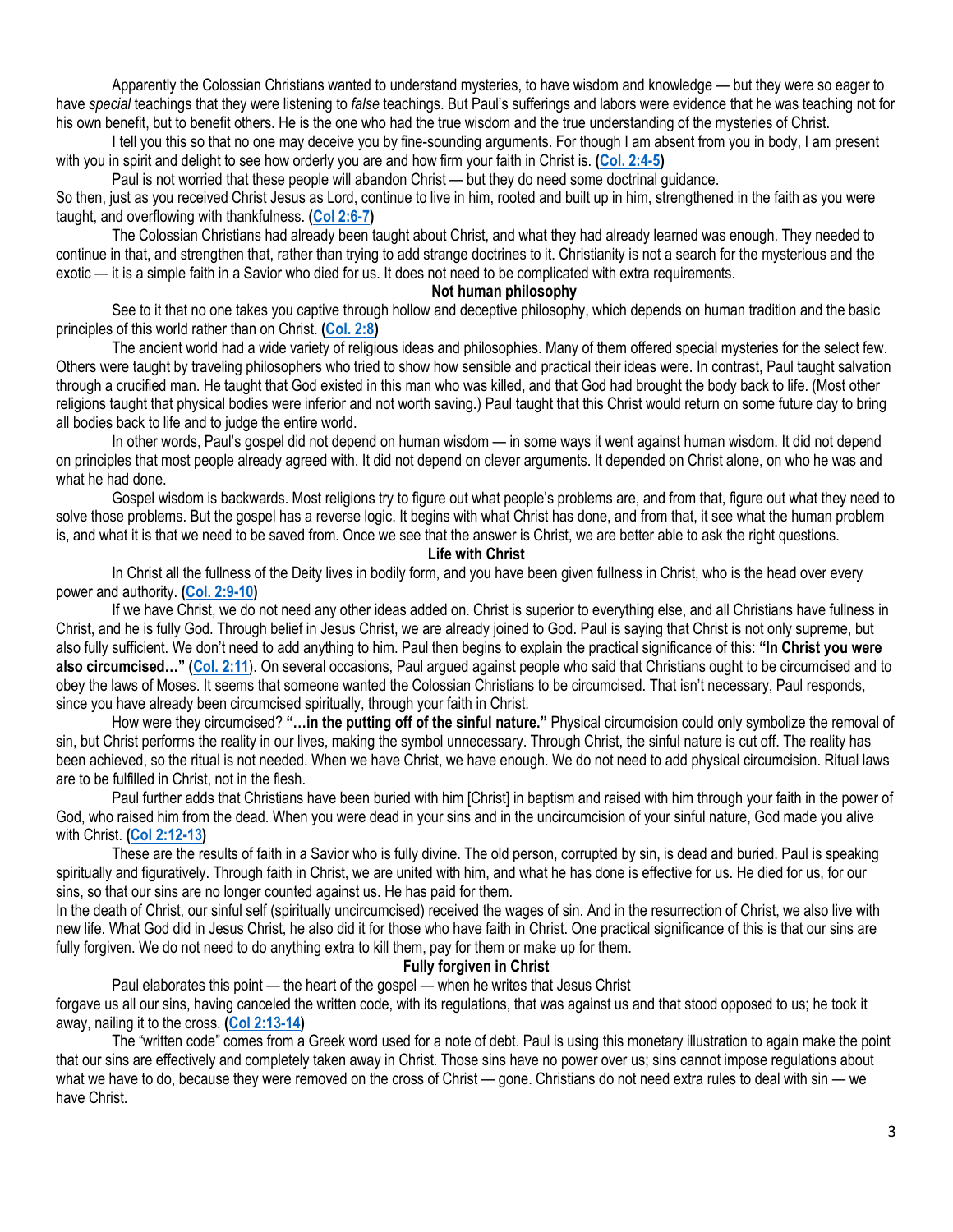Having disarmed the powers and authorities, he made a public spectacle of them, triumphing over them by the cross. **[\(Col. 2:15\)](https://biblia.com/bible/niv/Col.%202.15)** Paul again uses the phrase **"powers and authorities,"** probably referring to something the false teachers were teaching. Perhaps they were saying that Christians should do something to please or get help from some mystical powers. Paul is saying that Christ has conquered them all. When we have Christ, nothing else has power or authority over our lives.

The power called sin has no authority over us. We do not need special rituals to break that power — what we need is Christ, who has already triumphed over that power. And he has done it in public. There is no special secret involved. All we need is faith in Christ, and our old sinful self is considered dead, and our new life is with Christ. Christ is the reality.

### **Don't be swayed by others**

Paul begins verse 16 with the word "therefore," because it is a logical result of what he has just said. Because our sins are fully removed in Christ, we should not let anyone judge you by what you eat or drink, or with regard to a religious festival, a New Moon celebration or a Sabbath day. (**[Col. 2:16\)](https://biblia.com/bible/niv/Col.%202.16)**

The false teachers were saying that food and drink would somehow help people deal with sin in their lives. Whether they were saying a person had to avoid certain foods, or that a person had to eat certain types of foods, does not matter. Food and drink have no power to take away sin. Whether we keep the Sabbath or not, we should not let other people make us feel guilty regarding the Sabbath. Nor should we make others feel guilty. We should not let others make us think that we will lose our salvation if we don't comply with their ideas. The Sabbath is neither forbidden nor required.

### **A problem in the translation?**

**In [Colossians 2:16](https://biblia.com/bible/niv/Col%202.16)**, the word "Sabbath" is plural in the Greek manuscripts. Some people have therefore claimed that it refers to annual Sabbaths rather than the weekly Sabbath. However, the Bible often uses the plural word Sabbaths to refer to the weekly Sabbath **[\(Matthew 12:1;](https://biblia.com/bible/niv/Matt%2012.1) [Acts 16:13,](https://biblia.com/bible/niv/Acts%2016.13)** etc.). Further, the combination *festivals, new moons, and Sabbaths* is found several times in the Old Testament **[\(1 Chronicles 23:31;](https://biblia.com/bible/niv/1%20Chron%2023.31) [2 Chronicles 2:4;](https://biblia.com/bible/niv/2%20Chron%202.4) [Nehemiah 10:33,](https://biblia.com/bible/niv/Neh%2010.33) etc**.), and the Septuagint translation of the Old Testament uses the same Greek words as in **[Colossians 2:16.](https://biblia.com/bible/niv/Col%202.16)**

In all these passages, the plural word *Sabbaths* refers to the weekly Sabbath. Since the annual Sabbaths are in the annual festivals, there would be no need to have two words for the same set of days. The same is true in **[Colossians 2:16](https://biblia.com/bible/niv/Col%202.16)**. Some people were criticizing what the Colossians did on annual, monthly, and weekly days. We cannot "do away" with one category (such as new moons) while trying to keep the others. All three are in the same category.

Paul is saying that we are fully forgiven in Christ, and we should therefore not let anyone judge us or criticize us about what we eat and drink. Of course, we cannot prevent what people think about us, no matter how careful we are. What Paul is saying is that we should not accept their judgments — we should not believe that our standing with God depends on food and drink regulations. Similarly, because we are fully forgiven in Christ, we should not let others judge us with regard to festivals, new moons or Sabbaths. These, like circumcision, were part of the Jewish religion. Apparently the false teachers of Colosse included a mixture of Judaism in their heresy.

How could people in Colosse observe festivals, new moons, and Sabbaths? They could not do any of the sacrificial rituals in Asia Minor. Even Jews in Jerusalem did not think of sacrifices when they thought of how they observed the weekly Sabbath. Ordinary Jews observed the weekly and annual Sabbaths by not working. The false teachers were saying that this cycle of annual, monthly and weekly observances would help Christians deal with sin in their lives — and Paul says it's not true. Abstaining from work does not help anyone deal with sin. It does not forgive past sins, nor does it give power to avoid sin in the future.

The logical connection between verse 15 and verse 16 is this: Sin was dealt with completely by Jesus' crucifixion, and as a result, we should not let others judge us by what we do or don't do on various days of the calendar. The logical connection between these two verses also shows that Christ's death on the cross changed something about the Sabbath, something about the Christians' approach to the Sabbath. Christians were not to be judged by anyone regarding the Sabbath.

Those days "**are a shadow of the things that were to come" ([Col. 2:17](https://biblia.com/bible/niv/Col.%202.17)**). The Jewish worship days were a shadow, or a silhouette, of things to come. Paul does not elaborate about whether these days had any predictive value. He does not say how the new moons were shadows. He does not comment on how accurate a picture these days gave. He could see, however, that most of the people who kept such days did not accept Jesus as the Christ.

The contrast between "shadow" and "reality" is found also in **[Hebrews 10:1](https://biblia.com/bible/niv/Heb%2010.1)** — the sacrificial laws were a shadow of the good things that were coming (same Greek word and tense as in **[Colossians 2:17\)](https://biblia.com/bible/niv/Col%202.17)** — they are not the reality. Just as the sacrifices were shadows that pointed to Christ and were superseded by him, the old covenant worship days were also shadows that pointed to Christ. Now that he has come, the days are no longer standards by which we are judged. The proper standard is Jesus Christ. At the last judgment, the definitive question will not be about days, but about faith in Jesus Christ. His coming has made an enormous difference in the way God's people should worship in spirit and in truth.

No matter what Paul meant by shadow, no matter whether the things to come are past or future, the result is clear: these days had no effect on sin. We should not let others judge us regarding any portion of these days — nor should we judge others. As far as sin is concerned, these days are irrelevant.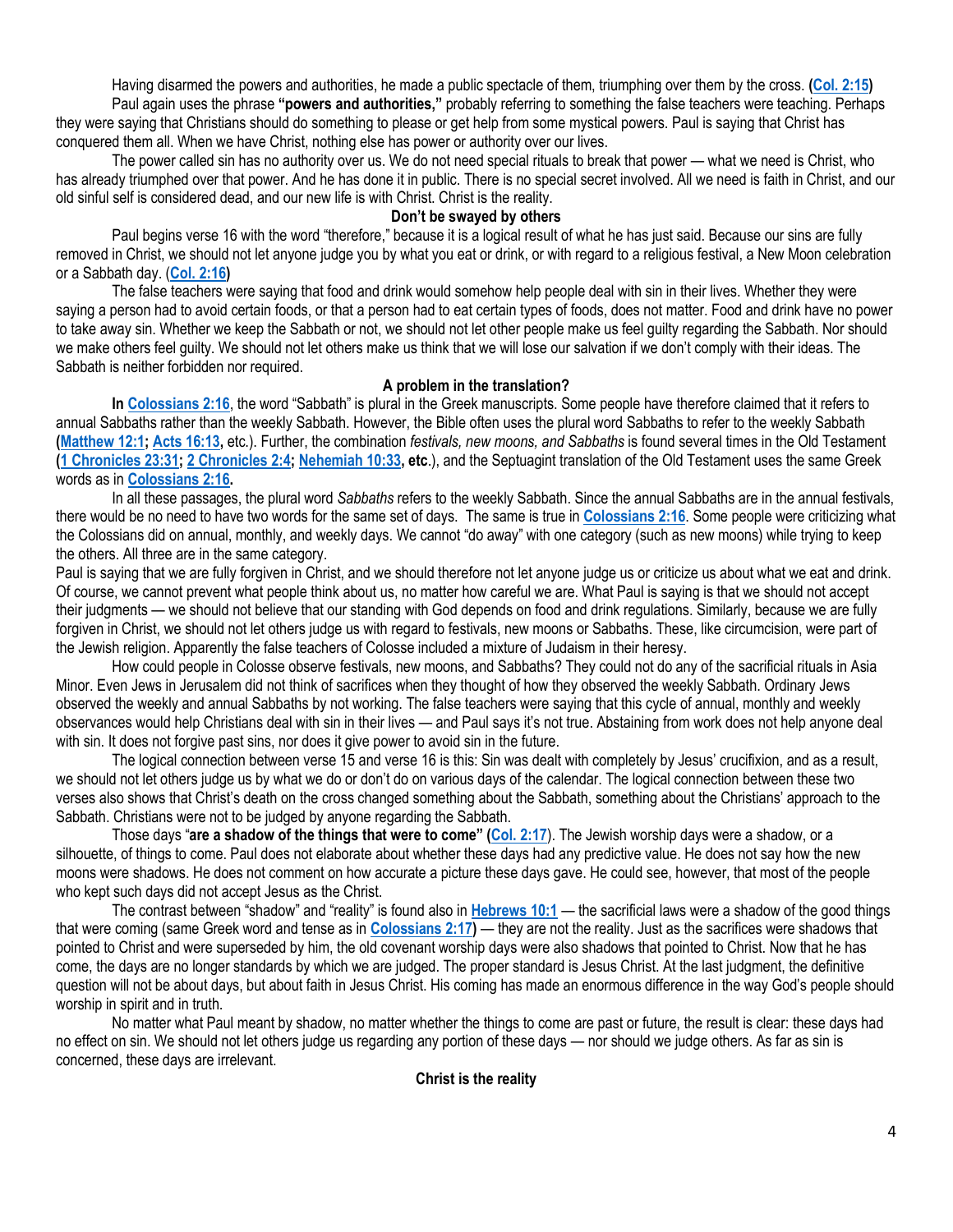Paul then makes this contrast: **"the reality, however, is found in Christ."** The Greek literally says **"but the body of Christ."** This part of the verse has no verb, so we need to add one. Translators usually add the verb "is," because Greek often omits the verb "is." It was also common in Greek to contrast shadow and body as terms for picture and reality. The meaning is simply that food, drink and days are shadows, but the reality is Jesus Christ. Christ deals with sin in reality; foods and days can do it only in picture. Paul is saying that Christ is important; the shadows are not.

But some have suggested that we should add a different verb: Don't let anyone judge you by food and days, but [let] the body of Christ [judge you]. It is true that Paul sometimes uses "the body of Christ" to refer to the church, but Paul does not say that we should let the church judge us. He has just explained that our sins are fully forgiven in Christ; he is not going to reduce that idea by saying that we should let the church judge us. This is not in his thought or in the context. His point is that Christ is the reality that foods and days could only hint at.

Moreover, of those people who say that we should let the church judge on this matter, most have ironically *rejected* the judgment that the church has already given regarding foods and days.

### **Beware restrictive philosophies**

Paul ends this chapter with a warning about those who teach that religion consists of restrictive rules:

Do not let anyone who delights in false humility and the worship of angels disqualify you for the prize. Such a person goes into great detail about what he has seen, and his unspiritual mind puffs him up with idle notions. **[\(Col. 2:18\)](https://biblia.com/bible/niv/Col.%202.18)**

The false teachers, in addition to ideas about circumcision, foods and days, seem to have had some strange notions about angels. They claimed unusual visions. They claimed humility, but it was a wrong sense of humility, since they were leaving Christ out of the picture.

He has lost connection with the Head, from whom the whole body, supported and held together by its ligaments and sinews, grows as God causes it to grow. **[\(Col. 2:19\)](https://biblia.com/bible/niv/Col.%202.19)**

#### **Paul repeats one of his main points:**

Since you died with Christ to the basic principles of this world, why, as though you still belonged to it, do you submit to its rules: **'Do not handle! Do not taste! Do not touch!'? ([Col. 2:20-21\)](https://biblia.com/bible/niv/Col.%202.20-21)**

The Christian life is not based on worldly wisdom. Things that sound good to religious people are often wrong. We do not live by those regulations, but by Christ.

We do not need regulations to help us deal with sin — we have Christ. These restrictive rules

are all destined to perish with use, because they are based on human commands and teachings. Such regulations indeed have an appearance of wisdom, with their self-imposed worship, their false humility and their harsh treatment of the body, but they lack any value in restraining sensual indulgence. [\(Col. 2:19\)](https://biblia.com/bible/niv/Col.%202.19)

Rules about avoiding certain foods, or avoiding work on certain days, may sound good and wise. They might make it look like we have self-control, but they cannot break the power of sin. Only Christ can do that, and he has done it fully and effectively on the cross.

# **Dealing with different opinions**

We have seen in Colossians 2, in the only place that Paul mentions the Sabbath by name, that Paul did not teach Gentile Christians to keep the Sabbath. He told them instead that the Sabbath was not an area in which we should be judged. And he tells the church in Rome, which contained both Jews and Gentiles,

One man considers one day more sacred than another; another man considers every day alike. Each one should be fully convinced in his own mind. **[\(Romans 14:5\)](https://biblia.com/bible/niv/Rom%2014.5)**

When Paul mentions that some people think certain days are better than others, he is apparently referring to Sabbaths in a gentle way. That is a day that some of them would prefer over others, and what he says easily applies to Sabbaths. (The vegetarianism that Paul addressed here was a daily lifestyle, not a restriction placed only on certain days.)

At a time when most Jews said that Gentiles did not have to keep the Sabbath, Paul did not think it necessary to tell the Romans Christians that one particular day is sacred or superior. He left it to individual conviction.

The old covenant was very particular about which days should be kept. How could Paul take such an indifferent attitude to the concept of special days? Apparently something significant had happened — the most significant event in history: the crucifixion of Jesus Christ. Because of that event, days are no longer a matter for judging behavior.

Paul's main point in Romans 14 is that one Christian should not judge another, including opinions about any supposedly better days: **Who are you to judge someone else's servant? To his own master he stands or falls. And he will stand, for the Lord is able to make him stand" (verse 4). "Each of us will give an account of himself to God. ([Romans 14:12\)](https://biblia.com/bible/niv/Rom%2014.12)**

There will be a final judgment. But does this mean that we should live in fear of the last judgment, keeping the Sabbath "just in case," observing new moons "just in case," and other restrictions "just in case"? If a person does these things reverently, "to the Lord," they may be acceptable, helpful habits. But they cannot be made requirements on other Christians. And they must not be done in fear, for that stems from a *lack* of faith. Our salvation is by grace through faith in Christ, not by performance of various rules.

#### **Paul's conclusion is clear:**

Therefore let us stop passing judgment on one another. Instead, make up your mind not to put any stumbling block or obstacle in your brother's way. **[\(Romans 14:13\)](https://biblia.com/bible/niv/Rom%2014.13)**

For every obstacle we put in front of people, we will be judged. When teaching requirements, we must be cautious.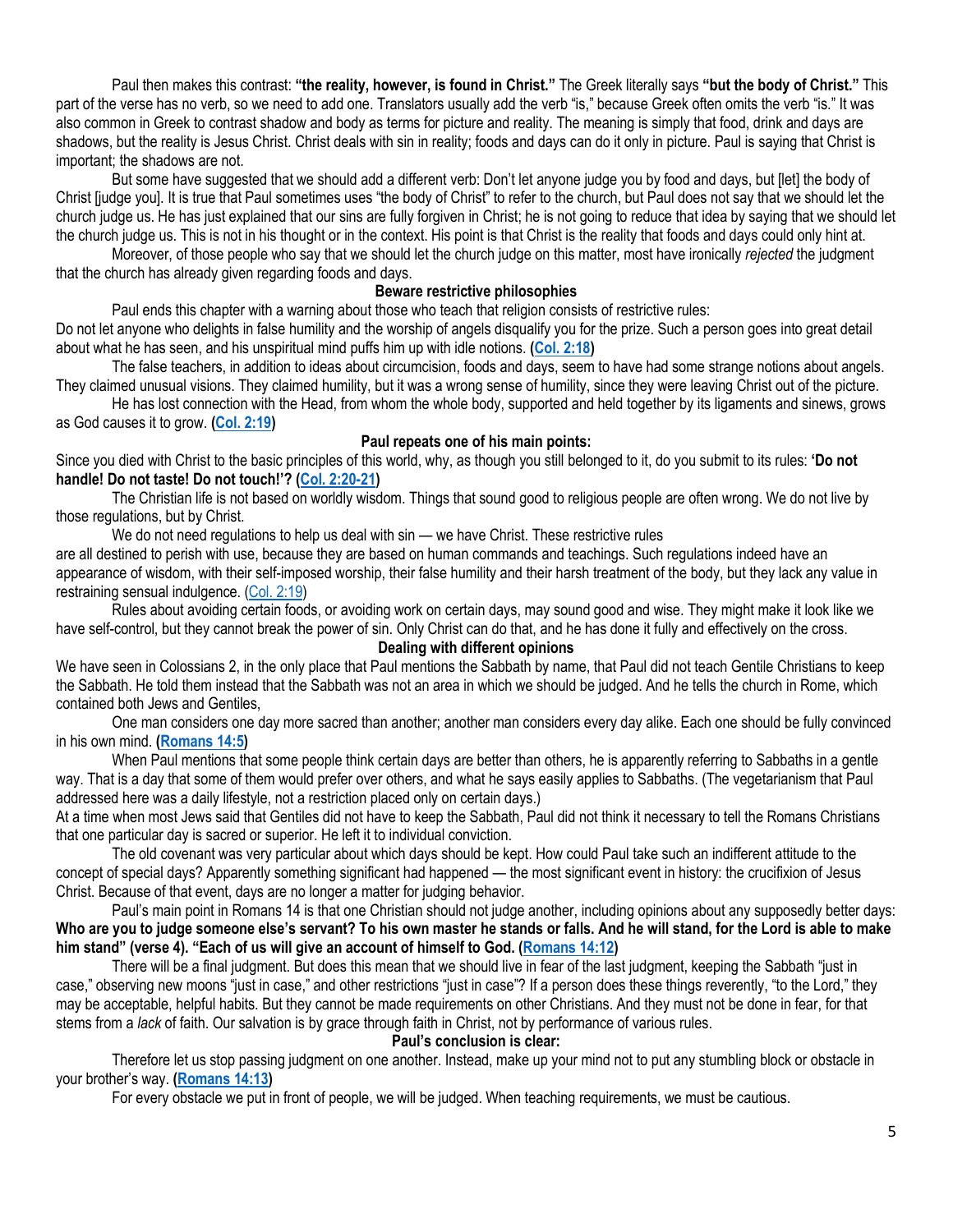It is good to be obedient, but we must not think that our obedience earns anything toward salvation. Paul warned the Galatian Christians strongly that faith in Christ is sufficient for salvation. Faith leads us to walk by the Spirit, and that means a life-style of love, joy and peace, etc. Faith does not mean a superstitious observance of circumcision or old covenant laws "just in case" they are also necessary.

We are called to faith — confident that the sacrifice of Christ cleanses us from all sin — not to fearful bondage to religious traditions and human rules. Such rules may appear to be religious and they may have the form of godliness, but they do not have the power to transform the heart, which is the focus of Christianity. In fact, rules can become more important to some people than having love for neighbor. The rules can deceive people into thinking that they are right with God merely by keeping the rules. At least that's what they did with some Pharisees.

#### **Don't focus on externals**

The Galatians had been Gentiles in pagan religions before they were saved by faith in Christ. But Judaizing heretics were apparently teaching them that, although they had started with Christ, they needed to complete their salvation with circumcision and a commitment to the old covenant (**[Galatians 5:3](https://biblia.com/bible/niv/Gal%205.3)**). Such a teaching must be condemned! It makes Christ of no value **(verse 2).** The old covenant law was slavery, Paul said **[\(Galatians 4:24-25;](https://biblia.com/bible/niv/Gal%204.24-25) [5:1;](https://biblia.com/bible/niv/Galatians%205.1)** *note also the "we" in 4:3*), just as paganism was **[\(Galatians 4:8](https://biblia.com/bible/niv/Gal%204.8)**). The Galatian Christians had gone from one childish slavery (paganism, with its many external rules) to another (the old covenant, with its external rules)!

The false teachers taught circumcision and old covenant laws — a Jewish way of life **[\(Galatians 5:3\)](https://biblia.com/bible/niv/Gal%205.3).** When they taught **"days and months and seasons and years" (verse 10),** it is likely that they were teaching the Jewish calendar with its days, months, festival seasons and sabbatical years. Such requirements were **"weak and miserable principles" (verse 9)**, since they can never earn us salvation, nor are they required after we are given salvation.

Christians may keep such days if they want (as many Jewish Christians did), but they should not teach that such days are required under the new covenant.

### **Something more significant than the Sabbath**

Don't observe days as if they are necessary, says Paul — and he does not add anything that would exempt the Sabbath. In his teaching about days, Paul either ignored the Sabbath commandment, or said it was unnecessary. But how could he ignore any law, such as circumcision or any number of other ritual laws? Answer: Because something more significant than the old covenant has come — something more important than manna has given us life.

The old covenant worship days were shadows or silhouettes, just as the sacrifices were, and now the Reality has come **[\(Colossians 2:16-17;](https://biblia.com/bible/niv/Col%202.16-17) [Hebrews 10:1-2\)](https://biblia.com/bible/niv/Heb%2010.1-2).** The law — the entire old covenant — was in force until Christ came **[\(Galatians 3:25;](https://biblia.com/bible/niv/Gal%203.25) [Hebrews](https://biblia.com/bible/niv/Heb%209.10)  [9:10\)](https://biblia.com/bible/niv/Heb%209.10).** The old covenant was an administration appropriate to a carnal nation. The new covenant is administered in a different way. God's moral law is the same, but it is administered in different ways at different times for different peoples and different purposes.

We must recognize the continuing validity of God's law — but we must recognize that the New Testament gives us a more complete picture than the Old Testament does. We must interpret old laws from the perspective of the new situation Jesus Christ brought. The spiritual purpose of the Sabbath is still valid, but the spiritual purpose is *not* in the avoidance of work on a specific day. The spiritual purpose is to point us to Christ. Now that we have come to Christ, the pointer is of such diminished importance that (whether we understand its function or not) Paul can say that it is not a matter on which Christians should be judged.

The Sabbath pointed an unconverted nation to its Creator. It gave them frequent reminders of him, just as the temple and its sacrifices did. But now that the Creator is living in us, we do not need pointers in the same way. Just as we abide by the spiritual purpose of circumcision through repentance and forgiveness — completely ignoring the physical details that the old ritual required — we abide by the spiritual purpose of the Sabbath when we have faith in Christ. We can see this a little more clearly in Hebrews 4, which we will analyze in our next chapter, but the conclusion is made necessary simply by Paul's indifferent attitude toward old covenant days. Something so significant has happened that the weekly Sabbath is no longer a matter on which God's people are to be judged.

#### **Our needs are not identical**

However, the practical aspects of the Sabbath are still practical. We still need time to worship, and we need time devoted to God. If we work seven days a week, we will not only wear ourselves out, we will probably also drift away from God and starve ourselves spiritually. We must not forsake the assembling of ourselves together, not only for our own benefit but for the benefit of the entire community of

faith.

Let us consider how we may spur one another on toward love and good deeds. Let us not give up meeting together, as some are in the habit of doing, but let us encourage one another — and all the more as you see the Day approaching. **[\(Hebrews 10:24-25\)](https://biblia.com/bible/niv/Heb%2010.24-25)**

We should come to worship services to encourage others, to give words of praise and thanks to the Lord. Christians should not use liberty for self-destruction. They should not take their liberty to excess. There is value in setting aside a day for worship, a time in which we do not allow secular duties to intrude, a time for building family cohesion and building the community of faith.

We need to set boundaries for ourselves. But the New Testament does not specify when this ought to be done, nor exactly how much time it must involve. Therefore, we cannot demand that others must do precisely as we do. Christ gives us liberty not for selfish pleasures, but for service to others **[\(Galatians 5:13\)](https://biblia.com/bible/niv/Gal%205.13).** We must be grateful for our freedom and use it to build others up, not to put stumbling blocks in their way. We must not allow our freedom to become offensive to others; neither can we be enslaved by their erroneous ideas. **Ephesians 2: peace between Jew and Gentile**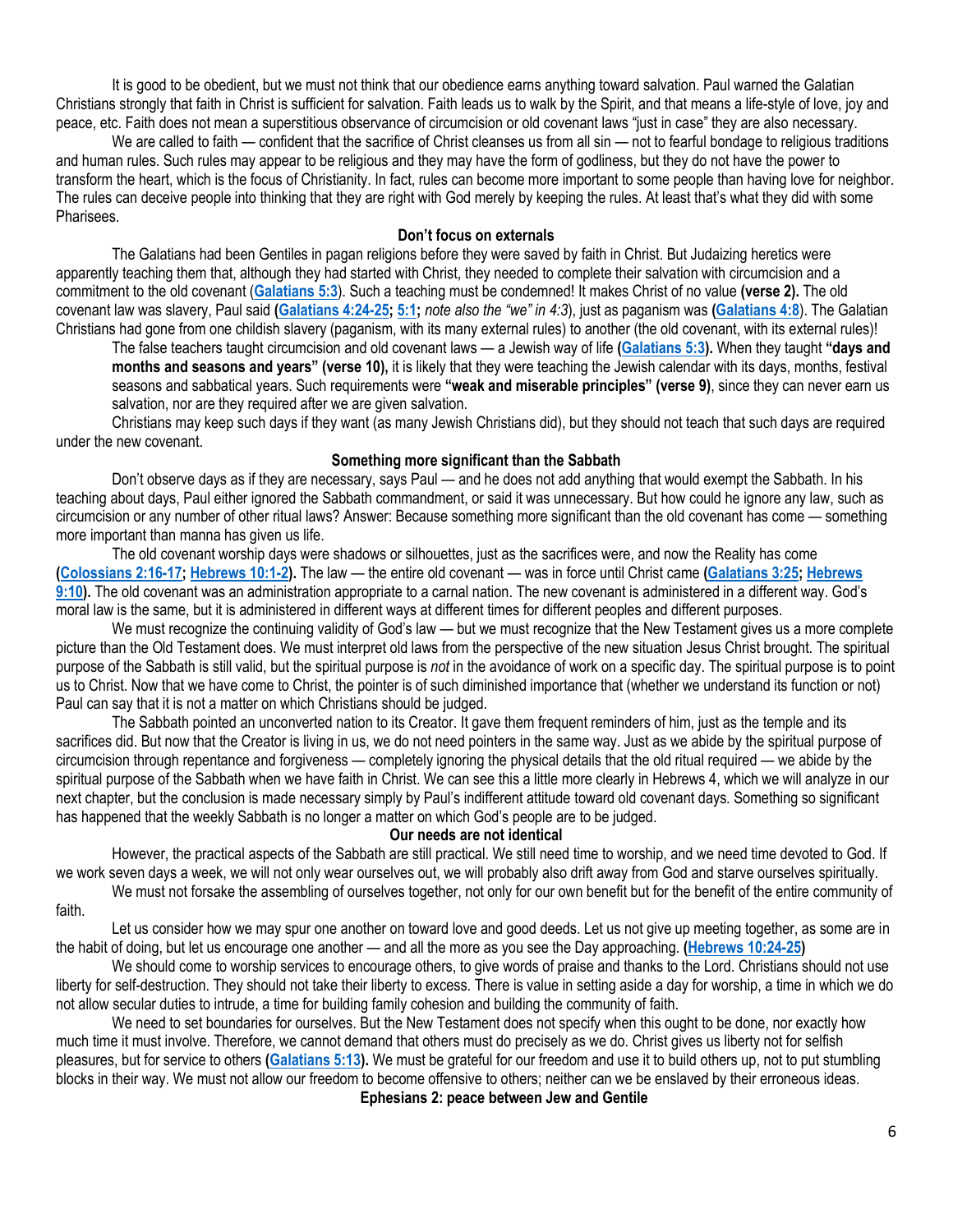Let us study one more chapter in which Paul discusses the old covenant laws. It's a helpful chapter, for it makes the basis of our salvation very clear. Ephesians 2 takes us from death to life, from hostility to peace. This chapter also shows us that there is an important connection between God's grace and human interrelationships.

Paul begins by telling his readers: You were dead in your transgressions and sins, in which you used to live. [\(Eph. 2:1-2\)](https://biblia.com/bible/niv/Eph.%202.1-2)

All humans start in a state of spiritual death, whether we have many transgressions or only a few. A life not oriented to God is dead. Paul is talking about average people, socially respectable people. When they **"followed the ways of this world,"** they were following the devil — **"the ruler of the kingdom of the air, the spirit who is now at work in those who are disobedient" (verse 2)**. In living the way they thought best, they were unwittingly imitating the devil and disobeying God. Christians did it, too: **"All of us also lived among them at one time, gratifying the cravings of our sinful nature and following its desires and thoughts. Like the rest, we were by nature objects of wrath" (verse 3).** We lived with no thought other than to take care of our desires, and as a result, we were objects of wrath under the judgment of **God [\(Romans 2:5\)](https://biblia.com/bible/niv/Rom%202.5).**

### **Spiritual life**

But God's wrath is not the end of the story: **Because of his great love for us, God, who is rich in mercy, made us alive with Christ even when we were dead in transgressions — it is by grace you have been saved. [\(Eph. 2:4-5\)](https://biblia.com/bible/niv/Eph.%202.4-5)**

The judge of all humanity is full of mercy, and even when we were guilty and without excuse, he forgave us. Insofar as we sin, we are dead, but as much as we are in Christ, we are alive.

Life in Christ is much more than the physical existence we are familiar with — our new life has a different quality to it, a heavenly quality, an eternal quality. When we become Christians, our identity changes. We become new people. The old self dies, and a new person lives. We died with Christ, we were buried with Christ, and we also live with Christ.

**"God raised us up with Christ and seated us with him in the heavenly realms in Christ Jesus" (verse 6).** Those who have faith in Christ are seated with him in glory. It is so sure that Paul can say that it has been done. God did this **"in order that in the coming ages he might show the incomparable riches of his grace, expressed in his kindness to us in Christ Jesus" (verse 7).** God's grace is already at work in our lives, but the extent of his grace will be revealed with much greater clarity in the future.

Paul then summarizes the way God is working**: For it is by grace you have been saved, through faith — and this not from yourselves, it is the gift of God. [\(Eph. 2:8\)](https://biblia.com/bible/niv/Eph.%202.8)**

In Greek, the words grace and faith are feminine, but Paul uses a neuter form of the word *this.* Paul is not saying that faith is a gift of God, or that grace is a gift of God — they are, but here Paul is saying that all of salvation is a gift of God. None of it comes from ourselves — **"not by works, so that no one can boast" (verse 9)**. No one can brag about having faith or works. Since God has done it, he gets all the credit. Our basis of salvation, our boast, is in Christ and **not in ourselves.**

# **For we are God's workmanship, created in Christ Jesus to do good works, which God prepared in advance for us to do. [\(Eph. 2:10\)](https://biblia.com/bible/niv/Eph.%202.10)**

Even our good works are a result of the way God is working in us. He created us for his purpose, to do his will. Paul expects believers to be obedient. He says that we used to be disobedient, but that in Christ we are created anew, so that we might have a different foundation for how we live. This new life is a *result* of our salvation, not the cause of it. Our works should be good, but they can never be good enough that we deserve to be saved. We are saved by grace, by God's mercy and love, through Jesus Christ.

#### **Unity in Christ**

Paul then begins to address a practical matter within the church: the tensions between Jewish and Gentile believers. Because we are saved by grace and because we are saved for good works, our attitudes and behavior toward one another ought to change.

He begins by writing to the Gentiles: **Therefore, remember that formerly you who are Gentiles by birth and called 'uncircumcised' by those who call themselves 'the circumcision' (that done in the body by the hands of men) — remember that at that time you were separate from Christ, excluded from citizenship in Israel and foreigners to the covenants of the promise, without hope and without God in the world. [\(Eph. 2:11-12\)](https://biblia.com/bible/niv/Eph.%202.11-12)**

The Jews looked down on the Gentiles, calling them "uncircumcised." This insult was a reminder than the Gentiles were not in the covenant of Abraham and not included in the blessings promised to him. Although circumcision was a human work, it reflected a spiritual reality. The Gentiles were separated from Christ, God, hope and promise. But that has now changed: **But now in Christ Jesus you who once were far away have been brought near through the blood of Christ. [\(Eph 2:13\)](https://biblia.com/bible/niv/Eph%202.13)** Once they were separated from Christ; now they are united with him. Once they were excluded; now they are included. They have hope, and they have God, through the death of Jesus Christ.

**"For he himself is our peace, who has made the two one" (verse 14).** What "two" is Paul talking about? He is talking about Jews and Gentiles. The peoples who used to be in different spiritual categories are now united in Christ. The Jews were just like the Gentiles in being spiritually dead; the Gentiles are now like Jews in that through Christ they are members of the people of God.

Jesus has made the two peoples one by bringing the outsiders in, by bringing the Gentiles just as close as he does the Jews. Through Christ they both have the promises, the citizenship, and the hope, and they have God. Where there was rivalry between Jews and Gentiles, Jesus has made peace, because both peoples are equally saved by grace and no one has any reason to feel superior.

#### **Abolishing the law**